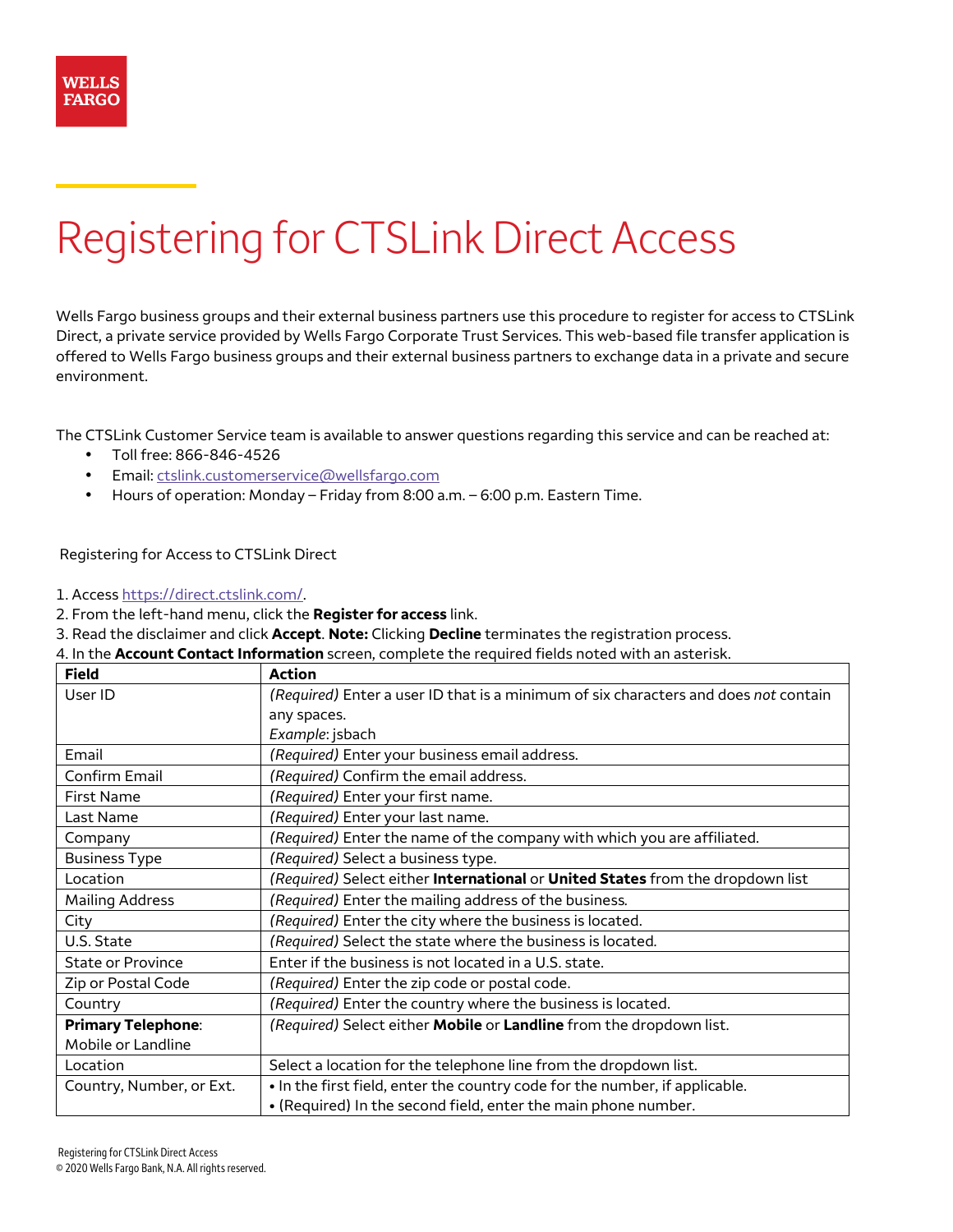|                                | • In the third field, enter an extension, if applicable.                                                                        |
|--------------------------------|---------------------------------------------------------------------------------------------------------------------------------|
| <b>Alternate Telephone</b>     | Repeat the steps for Primary Telephone, entering the information in the Alternate                                               |
|                                | Telephone fields.                                                                                                               |
| <b>Account Activation Code</b> |                                                                                                                                 |
| 1. Preferred Phone             | 1. (Required) Select a preferred phone number from the dropdown list to receive                                                 |
| 2. Delivery Method             | the validation code. It should be either a business line or a business-assigned mobile<br>phone.                                |
|                                | 2. (Required) Select a delivery method, such as voice or text message, from the<br>dropdown list to receive the validation code |

**Note**: Before clicking **Continue** be near the preferred phone entered in the contact form.

5. Click **Continue**. The **New User Setup** screen opens.

6. Note the validation code received via the preferred phone and delivery method.

7. In the **New User Setup** screen, **Validation Code** field, enter the validation code.

#### 8. Click **Continue**.

9. On the next **New User Setup** screen, create a password using the **Password Requirements** located on the right-hand side of the screen.

| <b>Password Requirements</b> |                                                                                                                                                                            |  |
|------------------------------|----------------------------------------------------------------------------------------------------------------------------------------------------------------------------|--|
| Must contain                 | $8 - 15$ characters                                                                                                                                                        |  |
| Three of the following       | At least one:<br>• Upper case letter<br>• Lower case letter<br>• Number<br>• Special character, such as !, *, ), %, or \$                                                  |  |
| Cannot contain               | • Your first name, last name, or user ID<br>• Your previous six passwords<br>• The name of a month<br>• Three or more repeating characters, such as 000, AAA, or<br>\$\$\$ |  |

## 10. Click **Create**.

11. At the thank you for registering message, click **OK**.

12. At the email verification code confirmation message, click **OK**.

| ١f                                           | <b>Then</b>                                                       |
|----------------------------------------------|-------------------------------------------------------------------|
| A token code is sent to the registered email | (Required) Enter the token code in the Email Verification         |
|                                              | Code field.                                                       |
| No token code is received                    |                                                                   |
|                                              | A. Click the <b>Please Re-send</b> button to receive a new token  |
|                                              | code.                                                             |
|                                              | B. Enter the new token code in the <b>Email Verification Code</b> |
|                                              | field.                                                            |
|                                              |                                                                   |